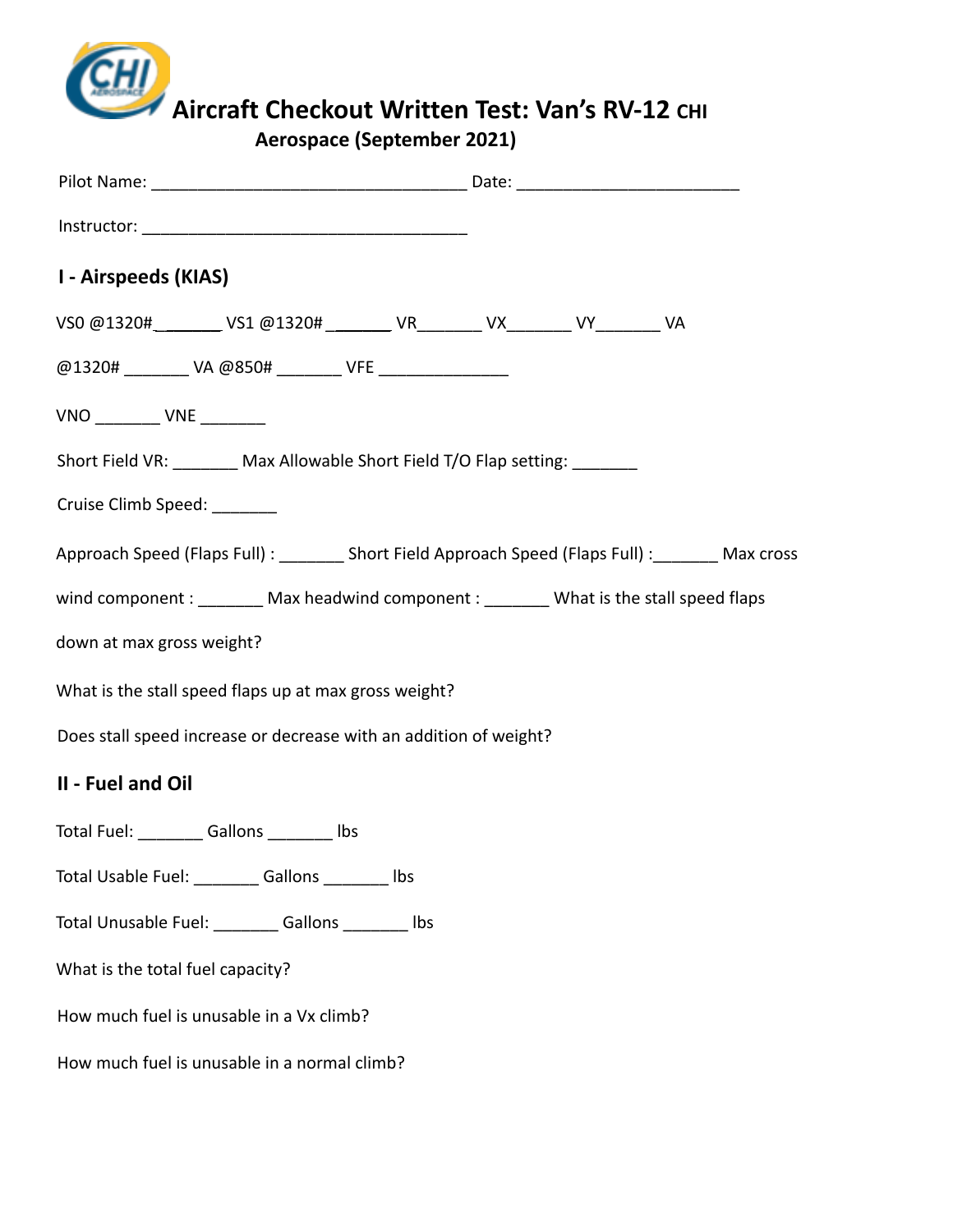

| How much fuel is unusable in shallow pitch/level flight?                                               |
|--------------------------------------------------------------------------------------------------------|
| What are the approved fuel grades for the aircraft?                                                    |
| How many fuel sumps are there on the aircraft?                                                         |
| What is the max fuel burn in GPH?                                                                      |
| What are the minimum reserve fuel requirements for day and night?                                      |
| VMC Destination: ___________________________________IMC Destination: ______________________________    |
|                                                                                                        |
| The engine has an oil capacity of ________quarts total, _______quarts in sump, and ________ quarts are |
| considered minimum for normal flight. Fill to ______quarts for extended flights.                       |
| Minimum oil pressure _______ psi; Normal: ______ psi; Maximum oil pressure is                          |
| ________psi. What type of oil does this aircraft use?_________________                                 |
| <b>III - Weight and Balance</b>                                                                        |
| Basic Empty Weight: _______ lbs                                                                        |
| Useful Load: _________ lbs                                                                             |
| Maximum Ramp Weight: ____________ lbs                                                                  |
| Maximum Take-Off Weight (MTOW): ________ lbs                                                           |
| Maximum Baggage Weight: _________ lbs Weight of Oil: ________ lbs per quart                            |
| Max Forward CG at MTOW: _______inches Max Aft CG at MTOW: _______inches +/-                            |
| Load Limits : ________ Weight limit per front seat ________                                            |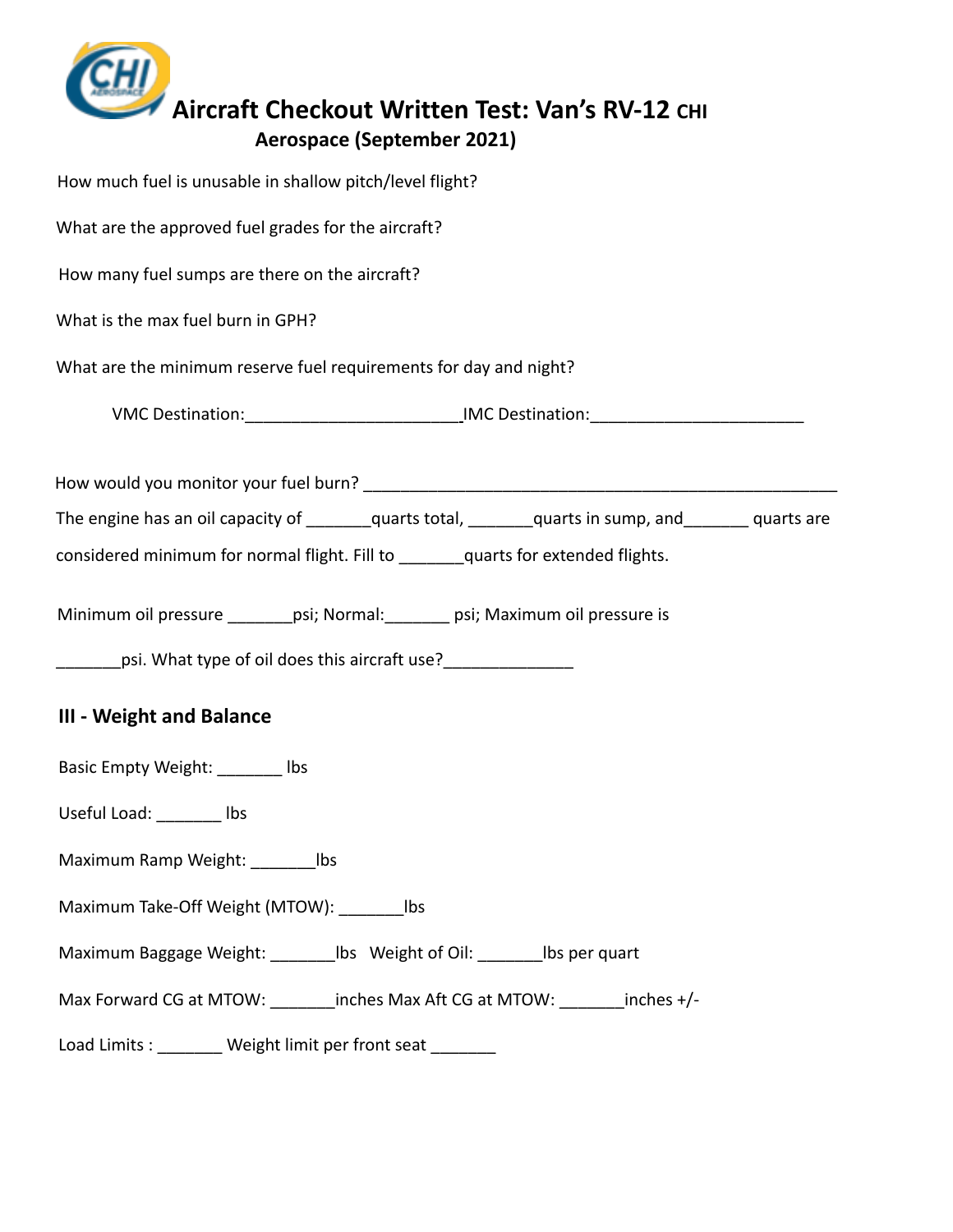

### **IV - Aircraft Systems and Operations**

What type of propeller does this aircraft have? Number of blades? Type?

What is the cold start procedure for this aircraft?

What is the warm start procedure for this aircraft?

What is the flooded start procedure?

How is fuel supplied to the engine?

Does the airplane have an electric fuel pump? If yes, how many?

Is the aircraft carbureted or fuel injected?

After performing your cruise checklist and leaning the aircraft, approximately what should your Fuel Burn be? Pressure Altitude: 6,000ft Temp: Standard RPM: 4500 Fuel Burn:\_\_\_\_\_\_\_\_\_\_\_gph

Describe the engine. Make, model, cylinders, carburetors, horsepower, etc…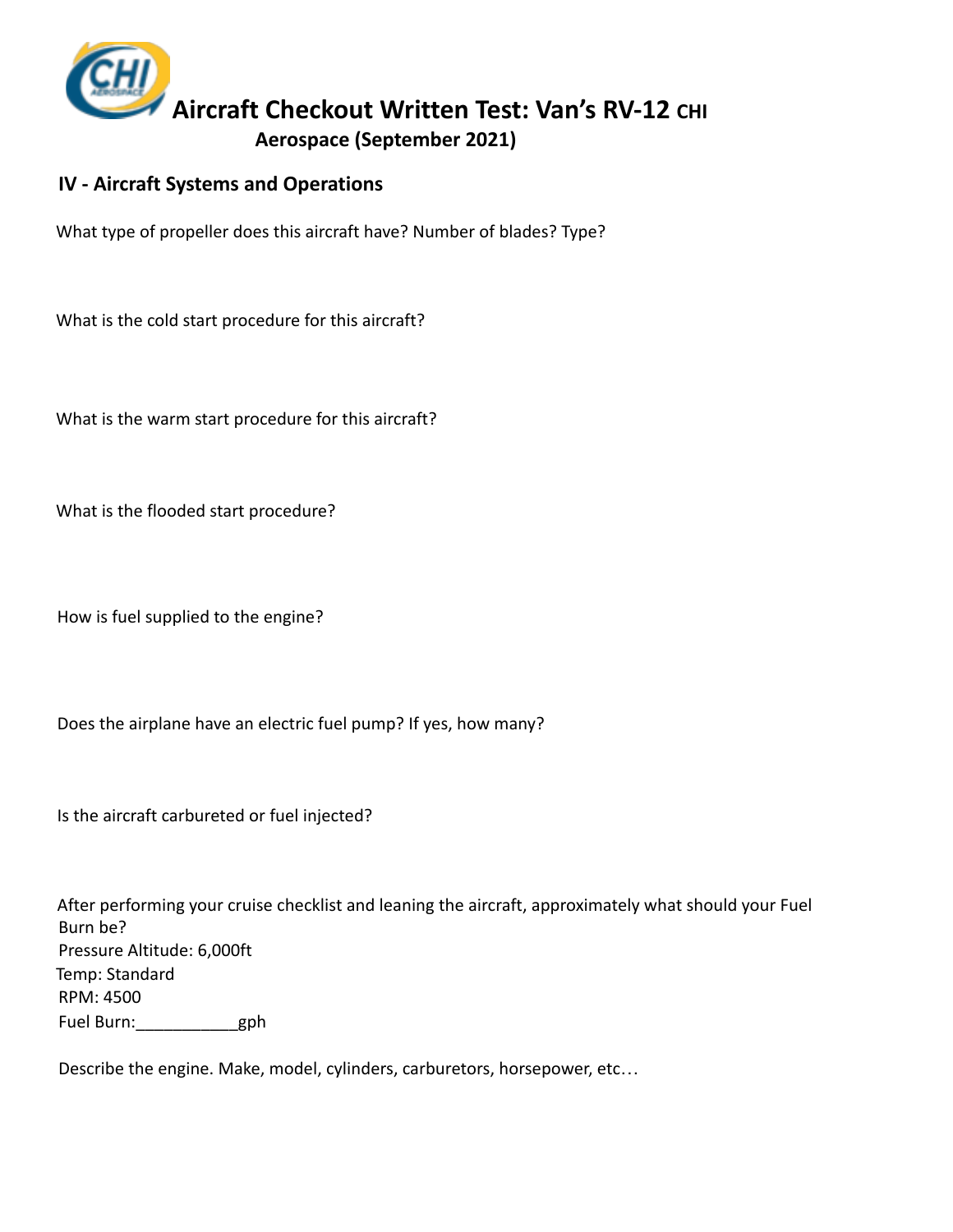

What is the engine horsepower and at what RPM?

Electrical system\_\_\_\_\_\_\_volt; Alternator current is\_\_\_\_\_\_amps; Battery voltage is\_\_\_\_\_volts.

How many batteries does this aircraft have?

Where is the Main Battery located?

What is the service ceiling for this aircraft?

Where is the static port located? Is there more than one? If so, how many and where are they?

Where is the alternate static source located?

What type of landing gear system is on the aircraft?

What type of flaps does the aircraft have?

Flap range approved for takeoff:

Flap setting for short-field takeoff: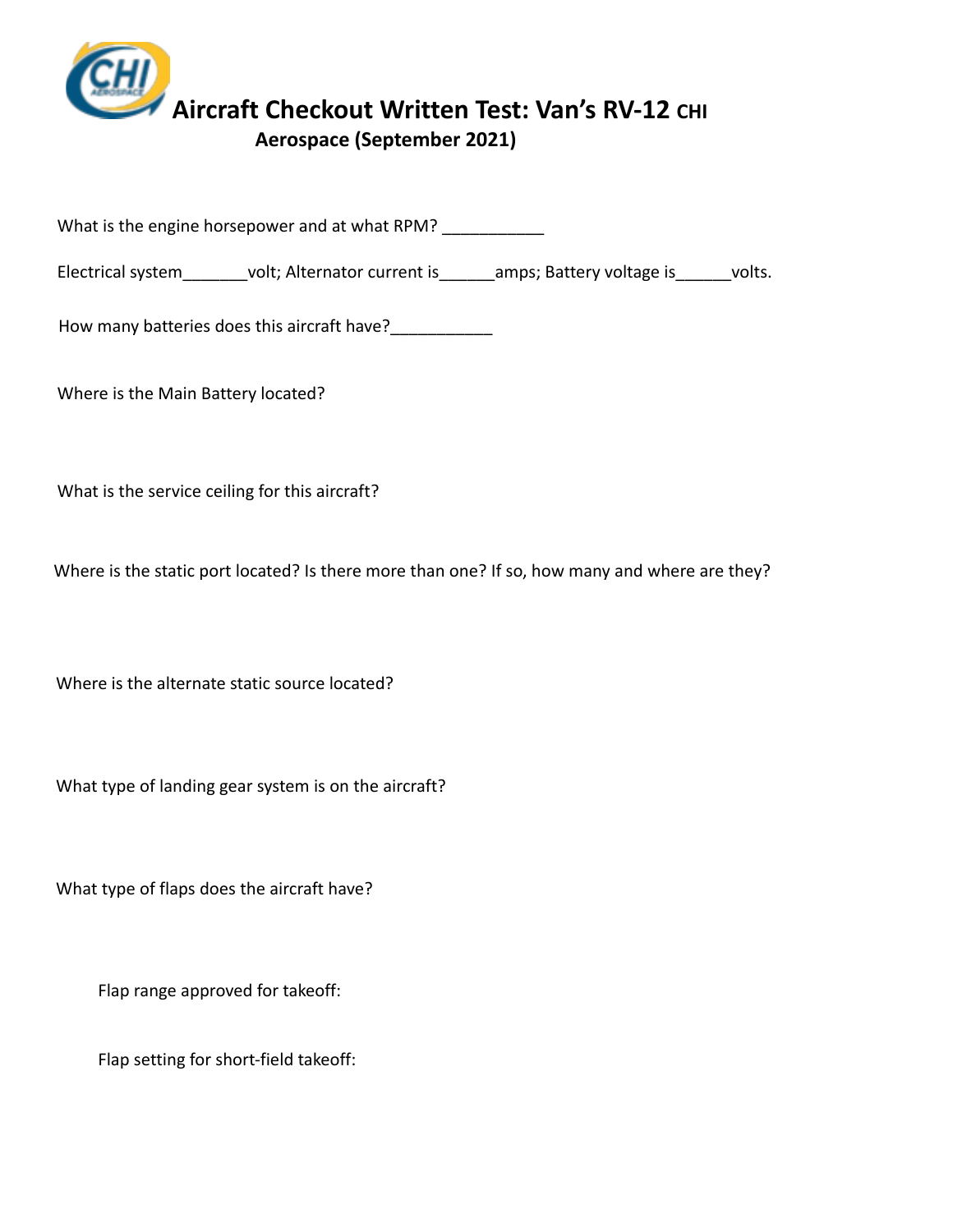

#### **V - Emergency Procedures**

What is the correct spin recovery procedure for the aircraft?

What is the correct stall recovery procedure for the aircraft?

May you turn the master switch off prior to shutting off ignition switches?

What is the proper procedure for remedying engine roughness and/or power loss in flight?

What is the emergency procedure for engine loss during cruise flight?

What are the corrective actions taken when there is an excessive rate of charge on the ammeter?

What are the corrective actions taken when there is an excessive rate of discharge on the ammeter?

What is the indication of a generator failure?

What action should the pilot take in the event of an engine fire during engine start?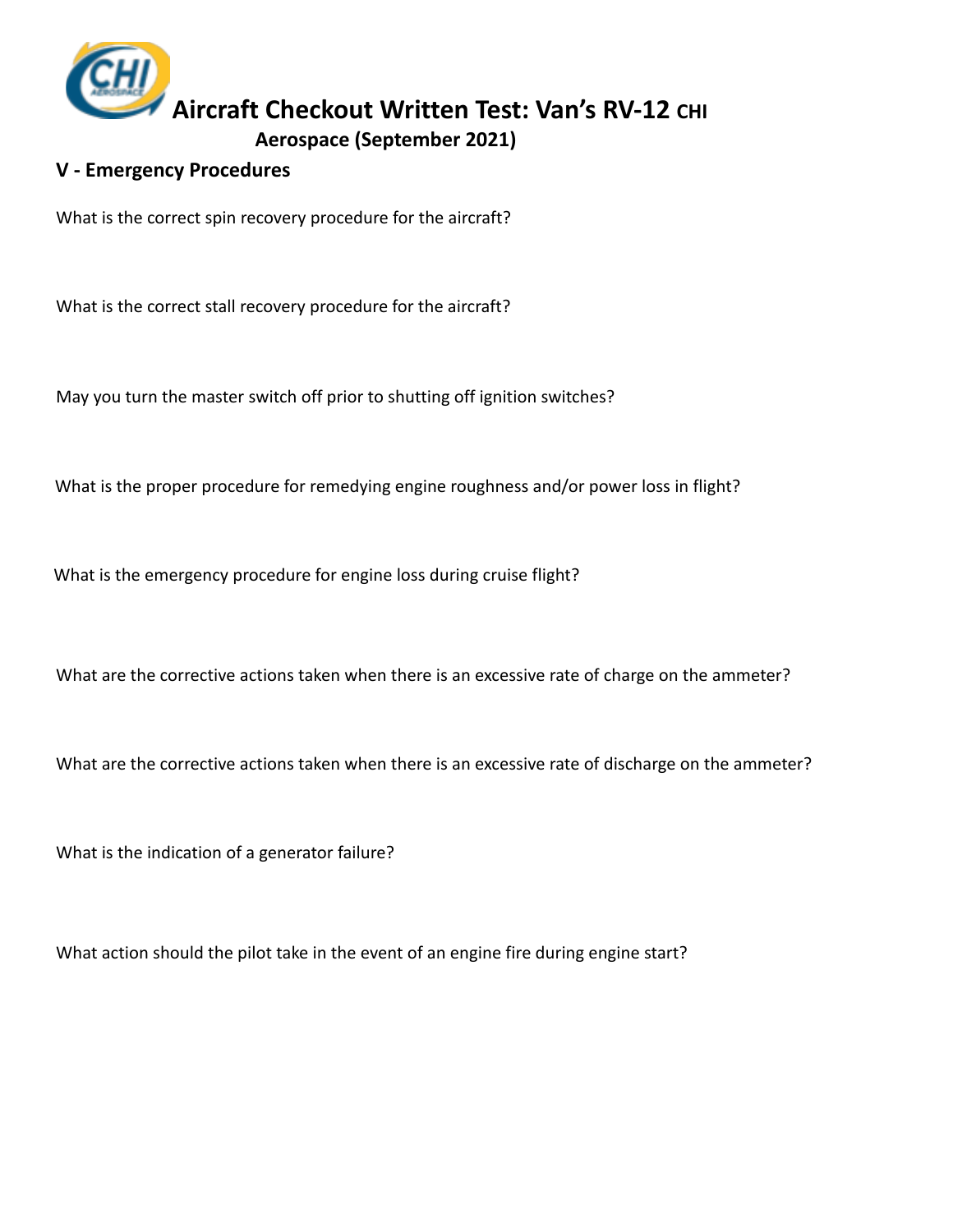

What action should the pilot take in the event of an engine fire during flight? What

action should the pilot take in the event of abnormal oil pressure/temperature?

What action should the pilot take in the event of encountering severe turbulence?

What is the procedure for a runaway trim?

What is the procedure for a balked landing (go-around)?

What is the procedure for rebooting the EFIS? (Dynon and Garmin)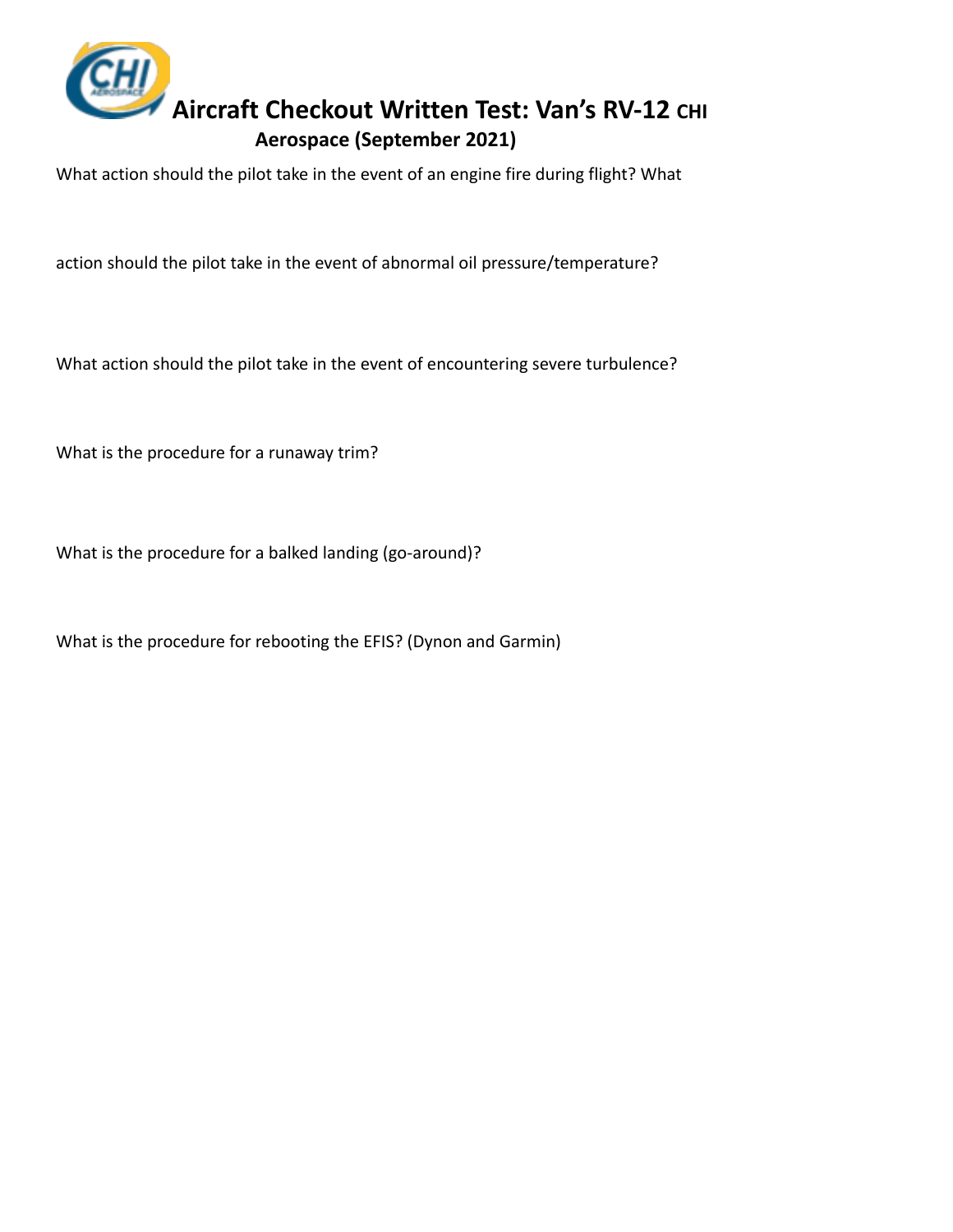## **VI - Performance & Weight and Balance Computations**

| Weight and Balance Computation: |  |
|---------------------------------|--|
|---------------------------------|--|

| Item                                       | Arm<br>(in limits 80.49-85.39) | Weight | Moment<br>$(IN-LB)$ |
|--------------------------------------------|--------------------------------|--------|---------------------|
|                                            |                                | Lbs    |                     |
| <b>EMPTY WEIGHT</b>                        |                                |        |                     |
| <b>PILOT</b>                               | 78.85                          |        |                     |
| PASSENGER                                  | 78.85                          |        |                     |
| <b>BAGGAGE</b>                             | 110.81                         |        |                     |
| <b>FUEL</b>                                | 110.28                         |        |                     |
| <b>TAKEOFF WEIGHT</b><br><b>AND MOMENT</b> |                                |        |                     |

Where is the center of gravity? \_\_\_\_\_\_\_\_\_\_\_\_\_\_\_ Does it fall within the CG envelope? \_\_\_\_\_\_\_\_\_\_\_\_\_\_